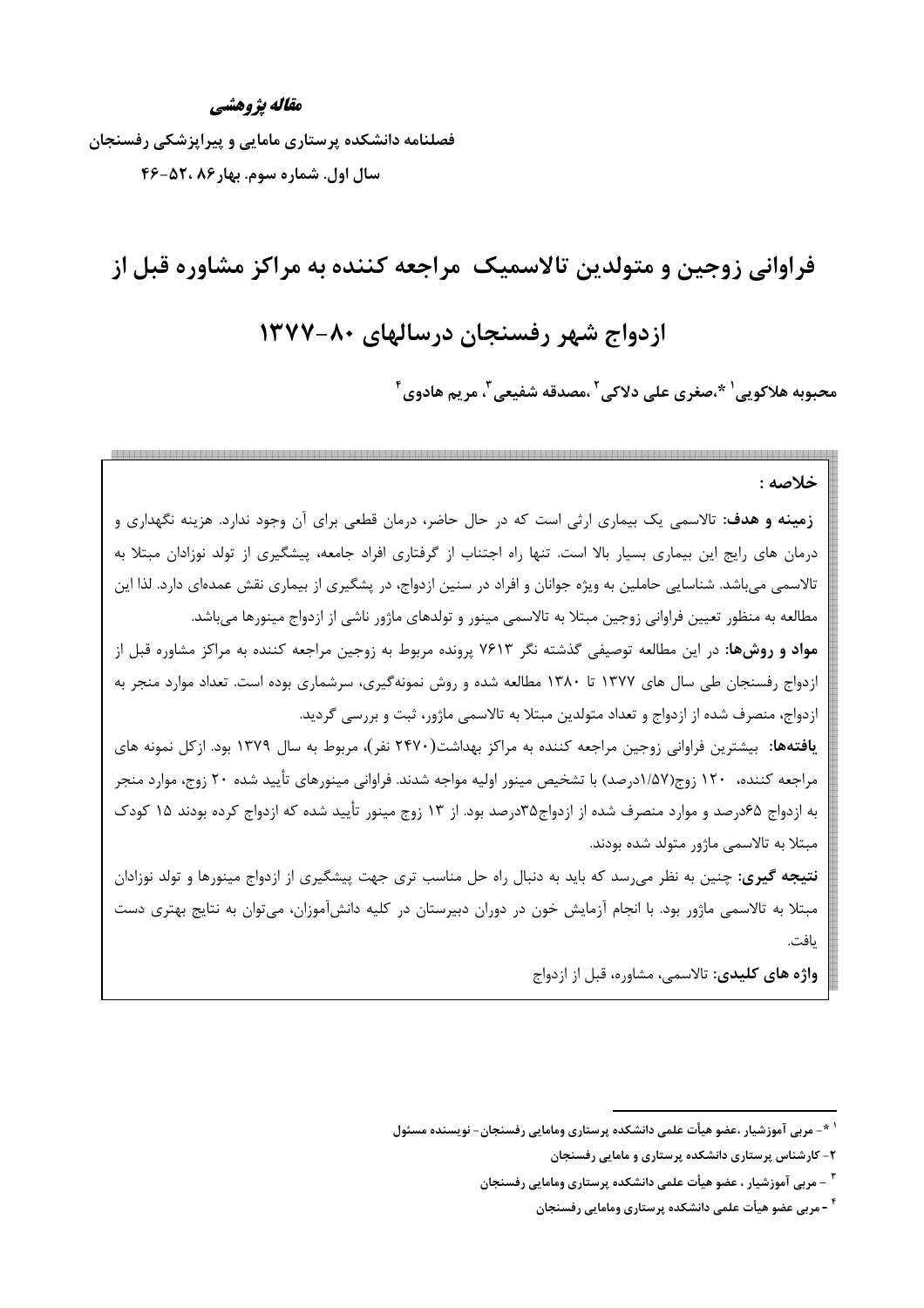#### مقدمه

تالاسمی یک کم خونی ارثی است که در اثر نقص در سنتز زنجيرههاي گلوبين ايجاد ميشود[١].هموگلوبين اصلي طبيعي در افراد بزرگسال، هموگلوبین A است که از دو جفت زنجیره آلفا و بتا تشکیل شده است. بر اساس این که نقص در تولید كدام زنجيره وجود داشته باشد تالاسمي را به نوع آلفا يا بتا تقسیم بندی میکنند. هرفرد دارای دو ژن برای سنتز زنجیره بتا گلوبین است که هر کدام را از یکی از والدین خود، به ارث می برد. در صورتی که در یکی از ژن ها، بتا گلوبین نقصی داشته باشد میزان سنتز زنجیره بتا گلوبین کاهش یافته و علائم آزمایشگاهی کم خونی ایجاد میکند، ولی از نظر بالینی علائم مشخصی وجود ندارد. به این افراد حامل بتا تالاسمی یا بتا تالاسمی مینور گفته میشود. کودکی که دو ژن معیوب را از والدین ناقل خود دریافت کند به بتا تالاسمی ماژور که یک کم خونی شدید است، مبتلا می گردد[۲]. درایران تالاسمی، به ویژه نوع بتای آن از شیوع بالایی برخوردار است وشیوع آن به خصوص در مناطق استان های شمالی ، فارس ، سیستان و بلوچستان وچند منطقه دیگرقابل توجه است. حدود ۲۳۰۰۰ نفر در کشور ما به این بیماری مبتلا بوده وسالانه ۱۵۰۰ مورد جديد به اين تعدادافزوده مي شود[۳].

هزینه نگهداری و درمان این کودکان بسیار بالا است. برای درمان صحيح هر بيمار تالاسمي شديد، سالانه تقريباً ١/٥ میلیون تومان هزینه میشود. این امر مشکلات مالی و روانی زیادی برای خانواده و جامعه در بر دارد[۴]. مکرراً دیده می شود که خانوادههایی با وجود داشتن فرزند تالاسمیک، هنوز به طور قطعی از تولد چنین نوزادانی جلوگیری نمیکنند. به نظر می رسد اشکالی در زمینه اطلاع رسانی وجود داشته باشد که باعث شده نگرش یا عملکرد افراد صحیح نباشد[۵]. با توجه به نحوه شناخته شده توارث بيماري تالاسمي ماژور و از آنجا که درمان بیماری در حال حاضر در سطح وسیع در کشورمان در دسترس نمی باشد، تنها راه اجتناب از گرفتاری افراد جامعه به این معضل، پیشگیری از تولد این کودکان و بهترین راه پیشگیری، شناسایی حاملین و انجام مشاورههای لازم وتشخيص پيش از تولدميباشد[۶]. مهم ترين روش هايي که برای پیشگیری از تولد نوزاد تالاسمی ماژور صورت

می گیرد عبارتند از: انجام آزمایش ساده خون قبل از ازدواج، انجام آزمایش روی جنین خانوادههایی که زن و مرد هر دو حامل ژن تالاسمی مینور هستند، و توصیه برای بچه دار نشدن به خانوادههایی که یک بیمار تالاسمیک دارند[۷]. با توجه به اینکه ازدواج فامیلی یکی از عوامل تشدید کننده تالاسمی در ایران است و علیرغم گذشت چند سال از شروع اجرای برنامه مشاوره قبل از ازدواج، هنوز هر شش ساعت یک بیمار مبتلا به تالاسمی در کشورمان متولد میشود[۸]. درتحقیق انجام شده در سیستان وبلوچستان آمده است که تقریبا سالانه حدود ۱۴۰ باروری فقط در خانواده های دارای بیمار تالاسمیک اتفاق می افتد که بر حسب آمار احتمالا یک چهارم آنان( حدود۳۵ کودک) مبتلا به تالاسمی خواهند بود[۹].

مهم ترین اقدام در این زمینه، پیشگیری از تولد نوزاد تالاسمی از طریق غربالگری جمعیت داوطلب و ممانعت از ازدواج دو فرد ناقل است[۱]. جهت پیشگیری و کنترل تالاسمی ماژور از غربالگری افراد تالاسمی مینور، مشاوره ژنتیک وآزمایشات قبل ازتولد درزوج های ناقل استفاده می شود[۱۰]. درحال حاضر وجود ۲۲ هزار بیمار تالاسمی در کشور و شیوع ۴ درصدی ناقلین و بالاخره افزوده شدن سالیانه ۱۵۰۰ نفر به آمار بیماران تالاسمی، یک ضایعه اجتماعی است. مشکلات عدیدهای که با تولد هر بیمار تالاسمی متوجه جامعه، خانواده، بیمار و سیستم بهداشتی و اقتصادی کشور می گردد، بیماری تالاسمی را جزو یکی از مشکلات عمده کشور قرار داده است[۱۱]. در این رابطه مطالعهای تحت عنوان بررسی فراوانی زوجین مبتلا به تالاسمی مینور در مراجعه کنندگان به مرکز مشاوره قبل از ازدواج انجام دادهایم تا تعداد زوج مینورها و تعداد متولدین ماژور حاصل از ازدواج مینورها و به دنبال آن علل ناموفق بودن مشاوره در پیشگیری از ازدواج مینورها و میزان آگاهی و نگرش زوج های جوان نسبت به بیماری تالاسمی را بررسی نماییم.

## مواد و روش ها

پژوهش حاضر یک مطالعه توصیفی- مقطعی گذشته نگر بوده که با مطالعه ۷۶۱۳ پرونده مربوط به زوجین مراجعه کننده به مراکز مشاوره قبل از ازدواج شهر رفسنجان صورت گرفته

سال اول جلد سوم، بهار ۸۶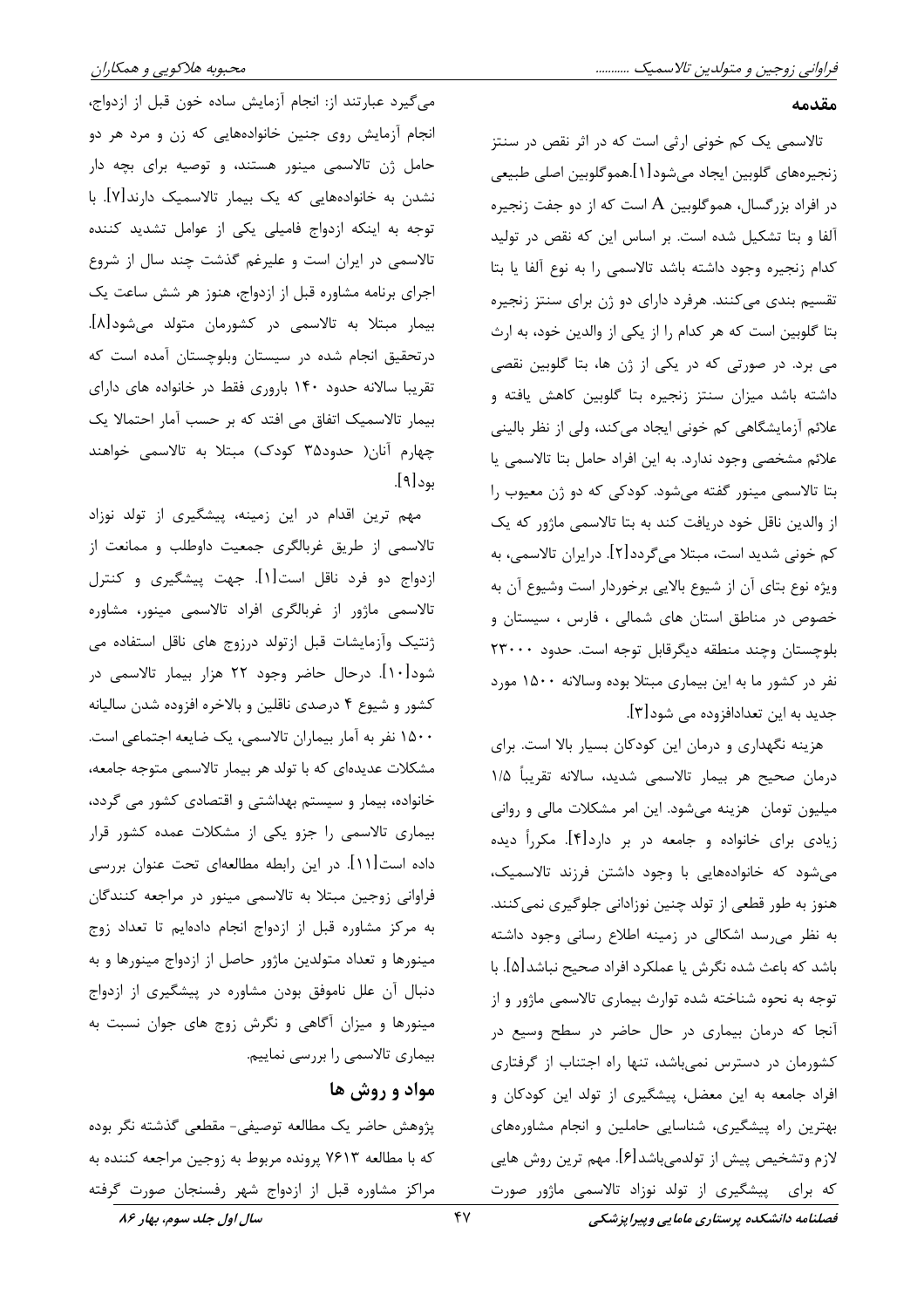است. روش نمونهگیری، سرشماری و داده ها از طریق چک ليست حاوى اطلاعاتى از قبيل سن زوجين، ميزان MCV. میزان Hb و میزان HbA2 و نسبت فامیلی زوجین تنظیم شده است. ابتدا تعداد مراجعه كنندگان به مركز مشاوره، مشخص شد تعداد آنها ۱۵۲۲۶ نفر مرد و زن بودند. در سالهای ۷۷ و ۷۸ از زن و مرد هر دو، آزمایش CBC و MCV انجام میشد. ولی در سال های ۸۰-۷۹ فقط مردان تحت آزمایش CBC و MCV قرار میگرفتند و در صورت مینور بودن مردان، زنان هم آزمایش میشدند. اگر زنان هم مینور بودند آزمایش غربالگری HbA2، هم از زنان و هم از مردان به عمل میآمد. در صورت مثبت شدن نتیجه، هر دو یا یکی از آنها به ترتیب مرد مینور ، زن مینور یا زوج مینور تشخیص داده می شدند. مینور بودن زن یا مرد به تنهایی مشکلی جهت ازدواج ایجاد نمیکند ولی در صورت زوج مینور بودن چندین مورد مشاوره برای آنها انجام میشد تا در صورت امكان از ازدواج منصرف شوند. نتايج تمام اين آزمايشات، غربالگری ها و مشاورهها در پروندهها موجود میباشد. پس از مطالعه پروندهها، تعداد موارد منصرف شده از ازدواج، منجر به ازدواج و تعداد متولدین مبتلا به تالاسمی ماژور، یادداشت گردید.داده ها از طریق نرم افزار SPSS وآزمون های توصیفی مورد تجزيه وتحليل قرار گرفتند

### نتايج

در این بررسی تعداد زوجین مراجعه کننده به مراکز بهداشت به تفکیک سال مشخص گردید(نمودار ۱)که نشان می دهد آمار آنان درسالهای ۷۷ ، ۷۸ ، ۷۹ و۸۰ به ترتیب ۱۸۵۳.



نمودار شماره ۱: فراوانی زوجین مراجعه کننده به مراکز مشاوره

قبل از ازدواج به تفکیک سال

بیشترین تعداد زوج مینورهای اولیه، با فراوانی ۲ درصد مربوط به سال ۱۳۸۰ بوده است. این مقدار برای سال های ۱۳۷۷ تا ۱۳۷۹ به ترتیب ۰/۸، ۱/۴ و ۱/۹۸ درصد بوده است که بعد از انجام آزمایشات غربالگری HbA2، مشخص گردید بیشترین زوج مینور تأیید شده با فراوانی ۱۸/۳درصد، مربوط به سال ۱۳۷۹ میباشد.

جهت انصراف آنها از ازدواج چندین جلسه مشاوره گذاشته شد بود که درصد موفقیت جلسات مشاوره جهت انصراف از ازدواج مینورها با یکدیگر به دلایلی چشمگیر نیست. چرا که از این مینورها در سال ۱۳۷۸، ۷۵ درصد و در سال ۱۳۸۰، ۸۰درصد با یکدیگر ازدواج کرده و فقط درصد کمی از آنها از ازدواج منصرف گرديدند(نمودار ٢).



نمودار شماره ۲: فراوانی زوج مینورهای منجر به ازدواج و منصرف از ازدواج

با توجه به آمار بالای مزدوجین مینور تعداد متولدین مبتلا به تالاسمی ماژور در سال۱۳۷۷، ۱ مورد در سال۱۳۷۸، ۷ و در سالهای ۱۳۷۹ و ۱۳۸۰ به ترتیب ۴ و ۳ بوده است.

با توجه به اينكه آمار متولدين ماژور فقط از مراجعه کنندگان به بیماری های خاص،جمعآوری گردیده است، احتمالاً هنوز نوزادان متولد نشده ويا نوزاداني كه به بيماري های خاص مراجعه نکردهاند و یا تحت پوشش قرار ندارند، وجود دارد. البته تعداد خانوادههایی که مهاجرت کردهاند نیز بايد به آنها اضافه شود(نمودار ٣).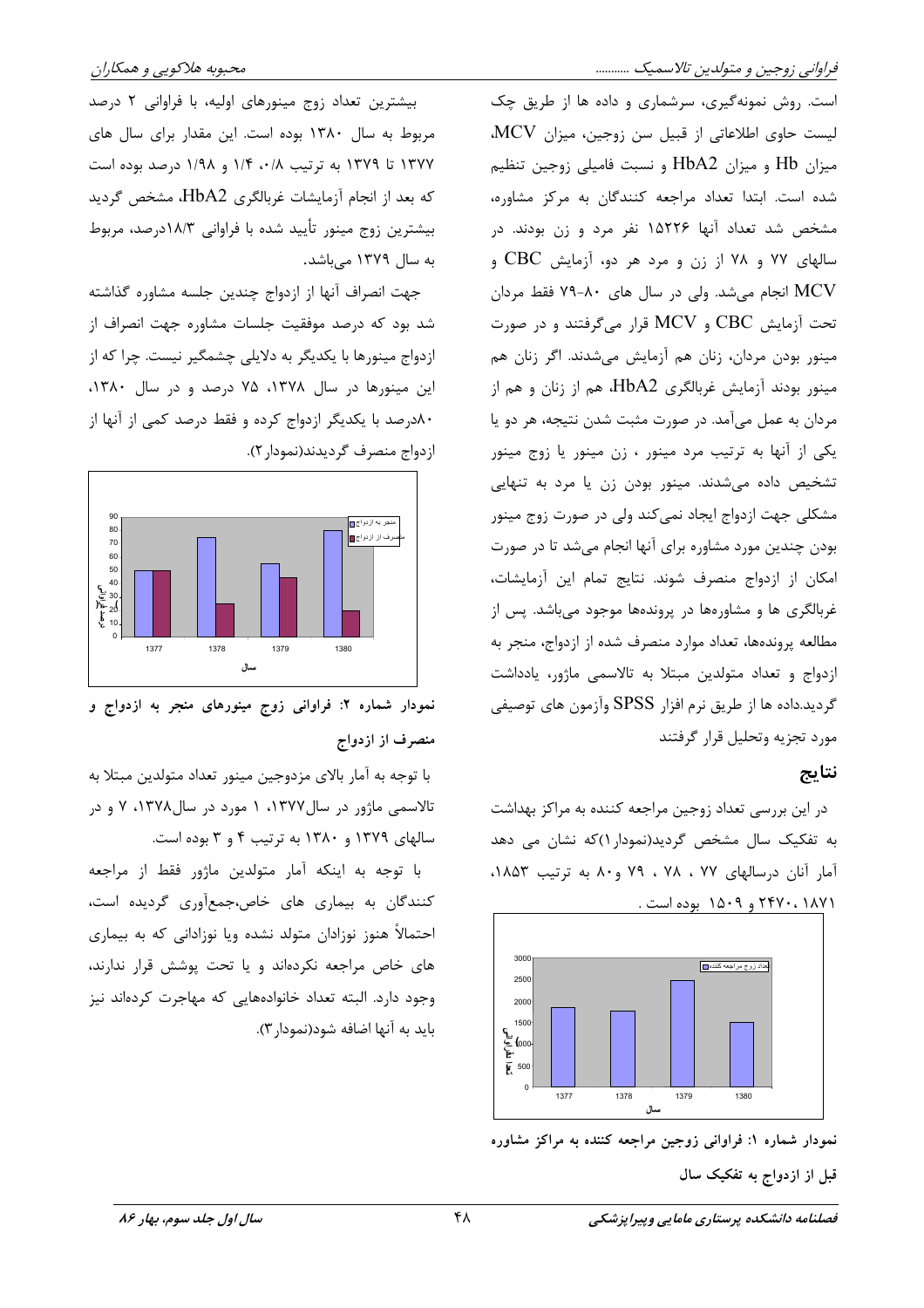



نمودار شماره ۳: مقایسه فراوانی تعداد تالاسمی مینور منجر به ازدواج با تعداد متولدين مبتلا به تالاسمي ماژور

#### ىحث

این طرح با هدف جمعآوری آماری از مینورها و متولدین ماژور حاصل از ازدواج مینورها انجام شده است. با توجه به نتايج به دست آمده از طرح فوق، ۶۵ درصد از زوج مينورهاي مشاوره شده با یکدیگر ازدواج کردهاند و از این تعداد تاکنون ۱۵ فرزند ماژور متولد شده است. جهت بررسی شیوع بتا تالاسمی مینور و پیشگیری از بروز موارد جدید تالاسمی ماژور، مطالعات دیگری نیز صورت گرفته است. از جمله در شهر نیزلی ترکیه (۱۹۹۵) یک برنامه غربالگری با هدف کاهش شیوع تالاسمی ماژور انجام شد. در آن بررسی که از آگوست ۱۹۹۵ تا ۱۹۹۹ طول کشید، ۹۹۰۲ زوج مورد بررسی قرار گرفتند. ۱۵ مورد زوج مینور تشخیص داده شدند که بعد از مشاوره ژنتیک، ازدواج دو مورد کنسل و هفت زوج از بچهدار شدن منصرف شدند. در تشخیص قبل از تولد ۶ زوج دیگر، ۴ جنین تالاسمی مینور و یک جنین تالاسمی ماژور تشخیص داده شد که به وسیله سقط، به حاملگی خاتمه داده شد. این مطالعه نشان داد که غربالگری قبل از ازدواج مفیدتر از غربالگری زوج های حامل ژن است و این راه برای کنترل تالاسمی ماژور مفید است[۱۲]. باید بررسی های بیشتری صورت گیرد. زیرا درمان هر کودک ماژور برای دولت و خانوادهها هزینه بالایی به همراه دارد. این سؤال مطرح است که چرا موفق به پیشگیری این معضل بهداشتی نمیشویم؟ آیا آگاهی زوج های جوان نسبت به این بیماری کم است؟ آیا اعتقادات مذهبی مانع از قبول مسائل بهداشتی میشودو یا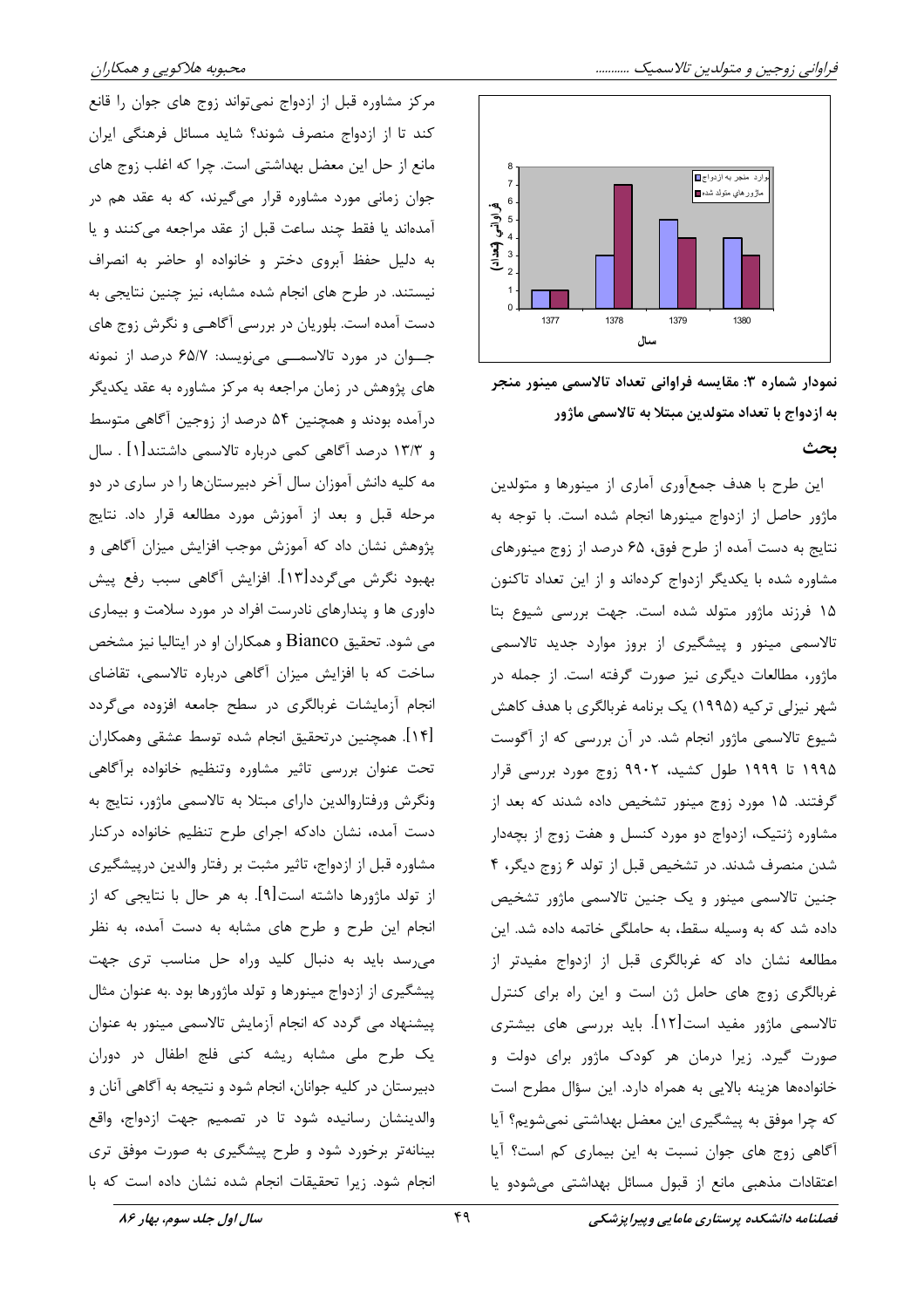3- Karimi M, Ghavanini AA, Kadivar MR. Regional mapping of the gene frequency of beta thalassemia in fars province. Iranian i Med Sci, 2000; 25: 134-7.

4- Forget BG. Thalassemia syndromes. IN: Hoffman R, Benle EI, Shadily SJ, et al (ads): Hematology basic principles and practice,  $3<sup>RD</sup>$ ED. Churchill living stone, Philadelphia, 2000; pp.485.

5- Habibzadeh F, Yadollahie M, Merit A, Higbshenas M. thalassemia Iran: an over view. Arch Irn Med, 1998; 1(1): 27-33.

6-Haghshenas M, Zamani J. Thalassemia 15t Ed, Shiraz university of medical sciences publishing center, Shiraz 1997 9Book in Persian.

۷- بلوریان دز. زوج های جوان آگاهی ، نگرش و بیماری تالاسمی. مجله اسرار دانشکده علوم پزشکی سبزوار،سال پنجم، شماره ۲ تابستان ۷۷ ، ص ۳۴. ٨- مجله خبرى دانشگاه علوم پزشكى كرمان. سال دوم ، شماره ۳۸، اردیبهشت ۸۱، ص ۴. ۹- عشقی پ، رحیمی م. بررسی تاثیر مشاوره وتنظیم خانواده بر آگاهی ونگرش ورفتاروالدین دارای فرزندمبتلابه تالاسمی ماژورمراجعه کننده به بیمارستان علی اصغرزاهدان درپیشگیری از گسترش تالاسمی . فصلنامه علمی پژوهشی دانشگاه علوم پزشکی جندی شاپوراهواز . دوره پنجم ، شماره ۲ ، تابستان  $\Delta \cdot \Delta - 15$ ,  $\Delta \Delta$ •۱- احسانی م . تازه های تشخیص تالاسمی .کنگره یافته های نوین علمی در تشخیص ودرمان بیماریهای خاص، ۲۴-۲۲ آذرماه ۸۵، ص۷. 11- كوروسدى غ . باز هم پيشگيرى . فصلنامه تالاسمى، شماره ۱. ۱۳۷۶،ص ۴-۴.

12- Keskin A, Turk T, Polat A, Koyuncu H, Saracovlu B, premarital screening of beta thalassemia trait in the province of Denizli, turkey. Faculty of Medicine, Pamukkale University. D.T, 1995. (1).

**۱۳**- سال مه ف. تأثیر آموزش بر میزان آگاهی و نگرش دانش آموزان دختر نسبت به بیماری تالاسمی و

غربالگری در مدارس می توانیم به نتایج مفیدتری دست پابیم. در تحقیقی مشابه که در اسیانیا انجام شده، جهت مبارزه با شیوع بتاتالاسمی مینور و موارد شدید تالاسمی ماژور، بچه های ۱۴-۱۳ سالهای را که در مدارس متوسطه درس می خواندند، مورد مطالعه قرار گرفتند. در نتیجه این پیگیری ١٠ ساله، كه بر روى ٨٥٩١ نفر انجام شد. ميزان شيوع بتا تالاسمی ۲۶/۷درصد بود. همچنین ۹ مورد آلفاتالاسمی و ۴ مورد دلتا بتا تالاسمي پيدا شد. نتايج به طور خصوصي گزارش و جهت خانوادهها مشاوره ژنتیک انجام گرفت[۱۵]. بنابراین از طریق غربالگری در مدارس می توان به افراد مبتلا نیز دسترسی پیدا کرد.

**نتيجه گيري:** هرچند كه د<sub>ر</sub> مطالعه ما، فراواني زوج مینورهای تأیید شده ۲۰ زوج بود اما باید بیذیریم که تالاسمی امروزه یکی از مشکلات عمده اجتماع ماست و باید برای آن چاره اندیشی شود، زیرا علاوه بر آمارهای موجود مبتلایانی وجود دارند که در دورترین نقاط کشور زندگی میکنند و به علت عدم دسترسی به خدمات درمانی، بیماری آنان ناشناخته است. پیشنهاد م شود که علاوه برآموزش به رده های سنی قبل ازازدواج(دختران وپسران) مثلا دردانش آموزان دبیرستانی غربالگری نیزصورت گیرد و مینورها شناسایی ودرصورت لزوم مشاوره وراهنمایی های لازم انجام شود.

تشکر و قدردانی: در پایان از معاونت محترم پژوهشی دانشگاه علوم پزشکی رفسنجان و کلیه همکاران که پژوهشگران را در تهیه و انجام این طرح راهنمایی کردهاند و از جناب آقای دکترمظفری سرپرست حوزه معاونت بهداشتی که صمیمانه همکاری نمودهاند تقدیر و تشکر می گردد.

منابع

1-Canadian HH. The Thalassemia syndrome: molecular basis and prenatal diagnosis in 1990. Seminars in hematology, 1990; 27(3): 209-228.

2-Nelson DA, Davey FR. Erythrocyte disorders. IN: Henry JB: clinical diagnosis management by laboratory methods, 18 the Ed. W.B. Saunders company, 1991, pp. 627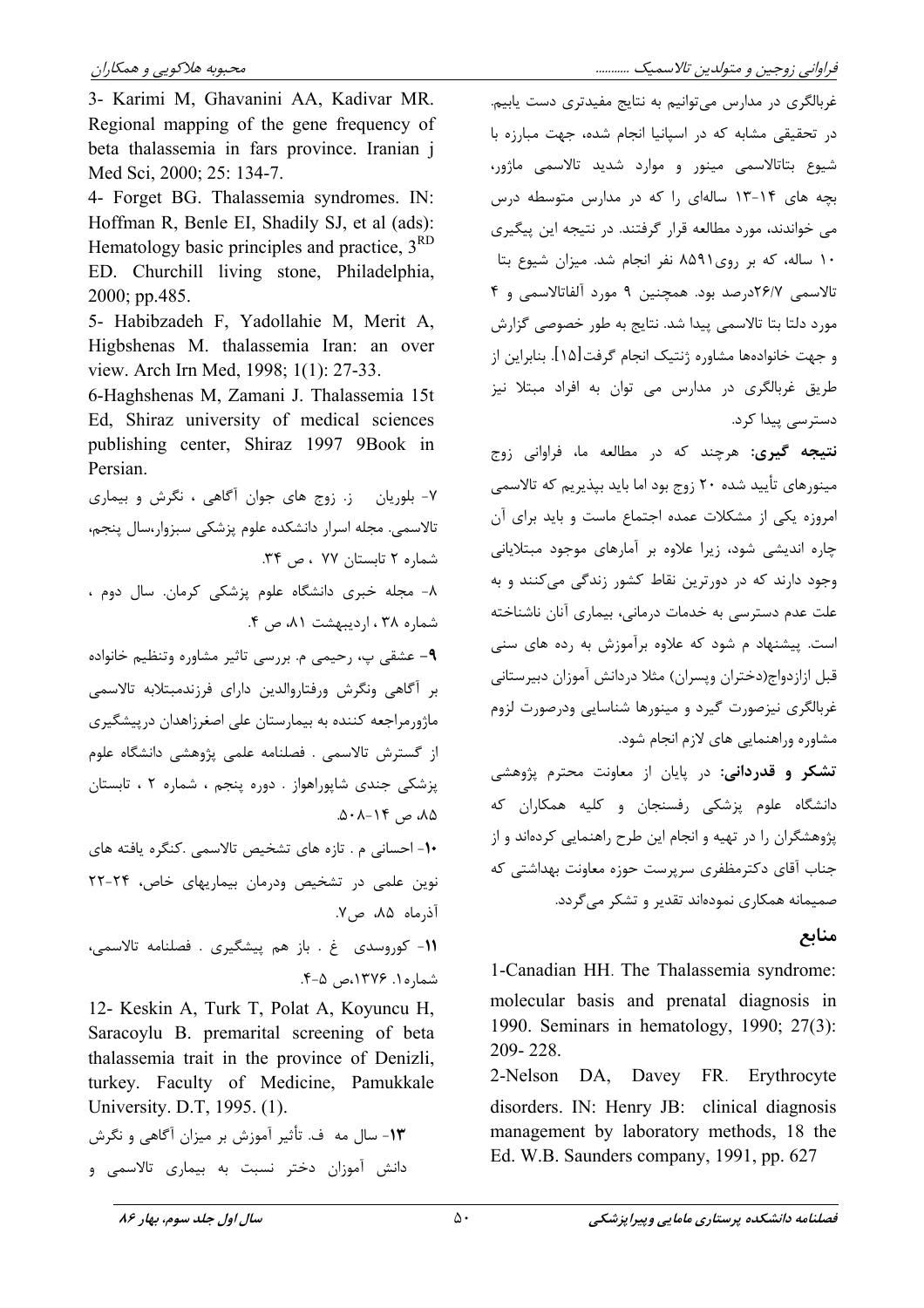فراوانی زوجین و متولدین تالاسمیک ...........

15- Oliva B, Cladera SA, Torrent QM. Campaign for the detection of minor beta thalassemia and prevention of major beta thalassemia in the isle of menorca  $-10$  year experience. 1998 Mar; 110 (10): 373-4.

پیشگیری از آن . مجله علمی پژوهشی دانشگاه علوم پزشکی مازندران. سال ششم ، شماره ۱۳ ، پاییز و زمستان ۷۵ .

14-Bianco S. IDA: prevention of thalassemia major in lithium (Italy). The Lancet, 1985. pp. 888-91.